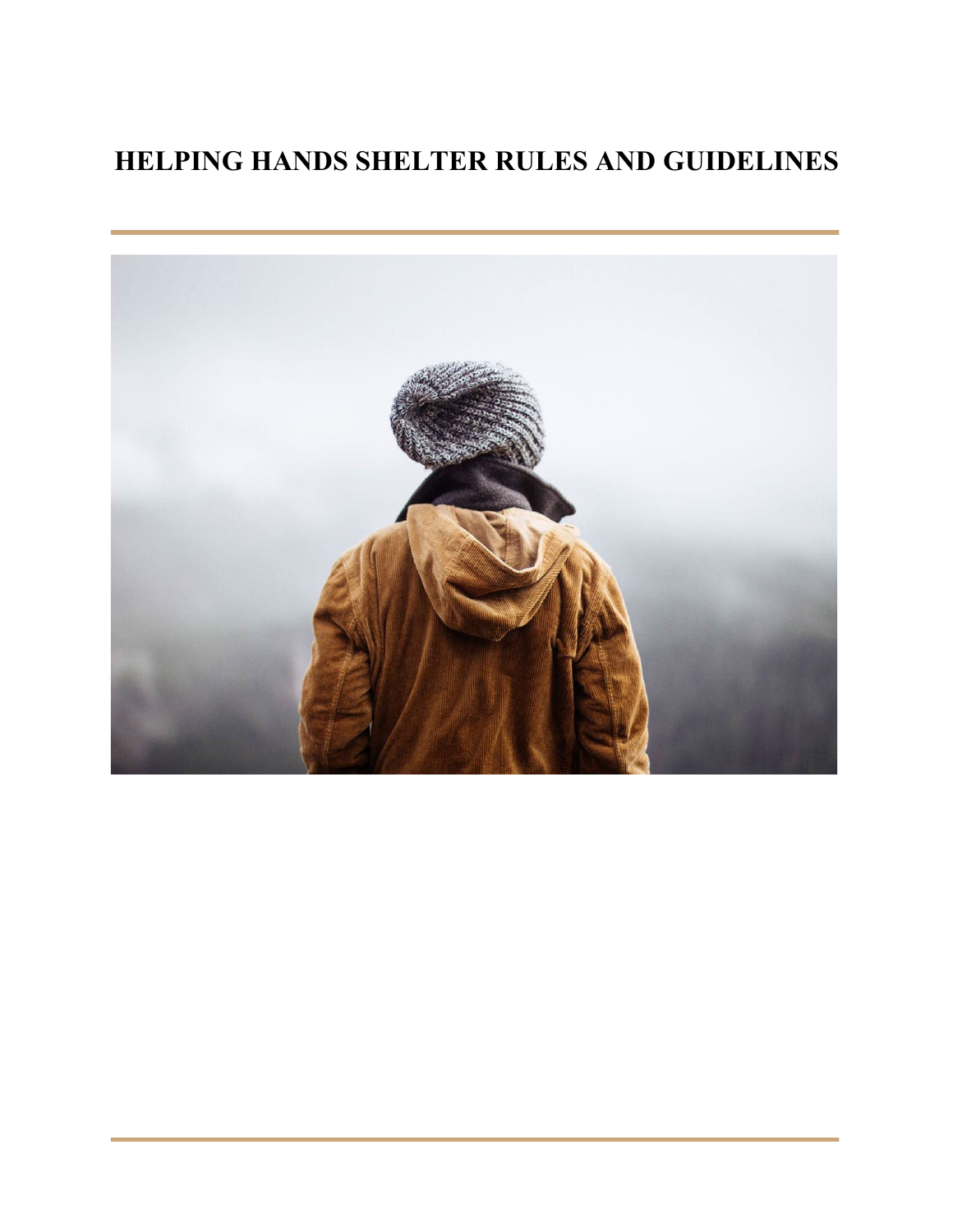## **To be eligible for a bed at the Helping Hands Shelter, the client must**:

- Identify as a male
- Be at least 18 years' old
- Be physically and mentally able to care for oneself; including getting in and out of bed, showers, toileting, etc. without help.
- $\bullet$  Have a valid picture ID\*
- Cannot be on the Sex Offender Registry
- Non-reserve and reserve clients must arrive at the shelter by 5:00 PM. A second intake will be available at 8:00 PM for clients who will not have an evening meal or shower service provided. \*\*

\*Clients who present with photo identification, but it is expired or not a state ID, have three (3) business days to meet with a case manager. A Homeless Certification Form can be issued after the third (3rd) consecutive night at the shelter. Clients who have no photo ID and who cannot verify their identity in any way are not eligible for a shelter bed.

\*\*If a client is working and physically comes to the shelter earlier in the day to complete intake and presents a valid state ID, he may be allowed a work pass the first night of stay, if approved by the Shelter Director. Upon arrival after work, he must have a time card or other official document from the employer showing what time he left his work location.

#### **Case Management**

All clients will have case management services available for their use.

#### **Addiction Help**

Clients who have issues with addiction can receive assistance with resources and referrals from the case manager.

#### **Client Service Plan**

The client must work with a shelter case manager to develop an active service plan to seek appropriate permanent housing. Service plans are developed based on the individual needs of a client's situation.

#### **Non-Reserve Beds**

First come first serve beds are available each day. We always strive to provide service to as many clients as possible. Due to space constraints this can be difficult at times.

## **Residency**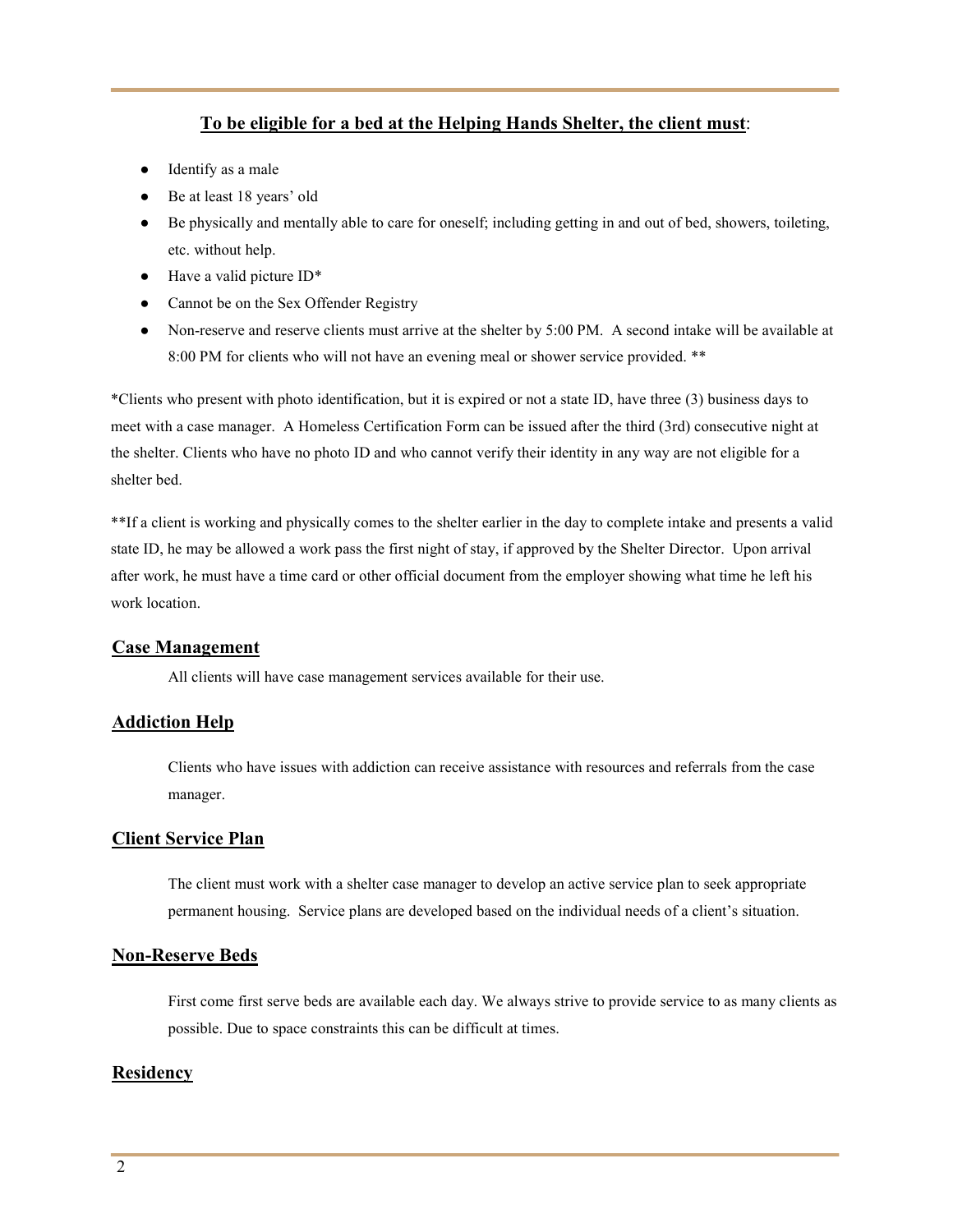- Non-reserve clients wishing to receive an evening meal must be present at the facility between 5:00 PM and 6:00 PM for entrance unless the client has an approved pass.
- The number of non-reserve beds available each night will be based on open beds at 5:00 PM.
- Following the initial 5:00 PM intakes, there will be a second round of intakes, if there are still beds available, between 9:00 PM and 10:00 PM.
- Clients arriving at the second round of intakes will not be provided an evening meal or shower service.
- Wake up is at 6:00 AM Monday through Friday. Wake up is at 7:00 AM on weekends and holidays.
- Any client with a vehicle parked on Helping Hands Homeless Shelter property is required to provide proof of valid insurance for the vehicle. You will not be allowed to sleep in the car on Helping Hands property. You will not be allowed to let anyone else sleep in your car on Helping Hands property.
- Clients are not permitted to carry weapons on their person when staying at Helping Hands Homeless Shelter. All weapons, of any kind, must be secured by shelter staff immediately upon entering the shelter.
- All clients have assigned chores to be completed each day.
- There is a two  $(2)$  bag maximum for each client.
- No outside blankets or pillows are permitted for use in the shelter.
- Clients are not permitted to hold belongings for other individuals.
- All lockers used by non-reserve bed clients must clear the locker out each morning. Any belongings left by clients in lockers will be disposed of by staff.
- Any personal belongings left on Helping Hands Homeless Shelter property, whether inside or outside, after 5:00 PM will be disposed of.
- TV use is permitted daily from 6:00 PM until 10:00 PM; at the discretion of the staff on duty.
- Showers are to be taken each day by clients and should not exceed fifteen (15) minutes.
- Laundry service is available to clients  $1<sup>st</sup>$  come,  $1<sup>st</sup>$  serve. There is a fee of \$1.00 for one load of laundry or chore completion for any non-income client.

# **Dress Code**

Sunglasses, hoods, and hats are to be removed while in the building. Belts are to be worn when necessary and no pants will sag past the waist line. No nude or shirtless sleeping will be allowed. Full dress, including shoes, is required in the café at all times.

# **Cell Phones and Other Electronic Devices**

- All cell phones and any other electronic devices used while on Helping Hands property are to be on silent mode. Sound alerts of any kind are prohibited and all clients are required to use earbuds while using devices.
- There is NO video, photographic, or audio recording allowed on the premises.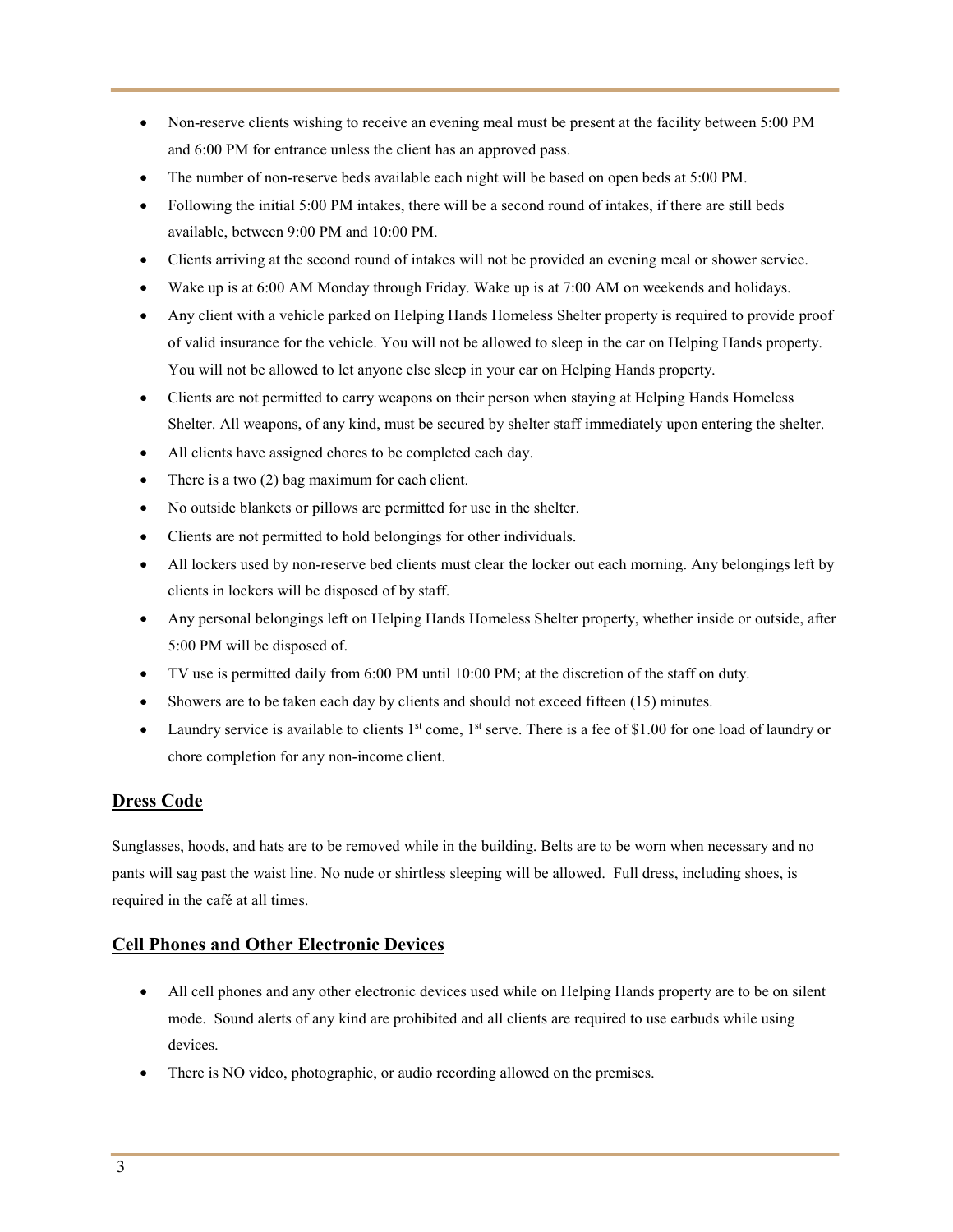• During designated sleeping hours, 10:00 PM to 6:00 AM, clients should not have anything that creates light or noise on in the bunk area.

## **Medication**

All individuals reporting for intake will turn in all medications (including over-the-counter medications) at the time of intake. Each day, individuals will be able to access their medications at 5:00PM, 8:00 PM, and 10:00 AM. It will not be accessed at any other time and will be locked from all access. Individuals are responsible for keeping their medications during these times and doses will be supervised and maintained on a log. Medications may not be shared, sold, or distributed in any way. Any deviation from this policy can and will result in immediate termination of services. Exceptions to this rule may be granted by the director of shelter if an individual needs it on their person at all times (i.e. nitroglycerin for potential heart attacks, EpiPen for allergic reactions, or an emergency inhaler for asthma).

#### **Smoking Area**

Clients are permitted to smoke in the gated patio on the northside of the building only, with a distance of 10 feet from the door. This area is locked and inaccessible to all clients from 10:00 PM until 4:00 AM each night.

## **Gate and Locked Doors**

Individuals may not speak with, conduct business with, or open the gate for any individual on the opposite side of the shelter's privacy fence. If a client attempts to initiate contact outside the premises, please report the incident to shelter staff immediately. Under no circumstances should a client attempt to unlock a locked door or unlock the back gate.

#### **Sexual Harassment**

Sexual harassment towards other clients or staff members is forbidden. The definition is: unwelcome sexual advances, requests for sexual favors, and other verbal or physical conduct of a sexual nature that creates a hostile or offensive environment.

## **Profanity**

Profanity, racist, sexist and/or derogatory remarks to staff or other clients will not be tolerated and may lead to temporary or permanent ban.

| <b>Rule Violation</b>                         | <b>Disciplinary Action</b>                              |
|-----------------------------------------------|---------------------------------------------------------|
| Chore incomplete/Dress code/Bed unmade/ Other | Reserves: 1st and 2nd offense is a written warning. 3rd |

## **Infractions and Consequences**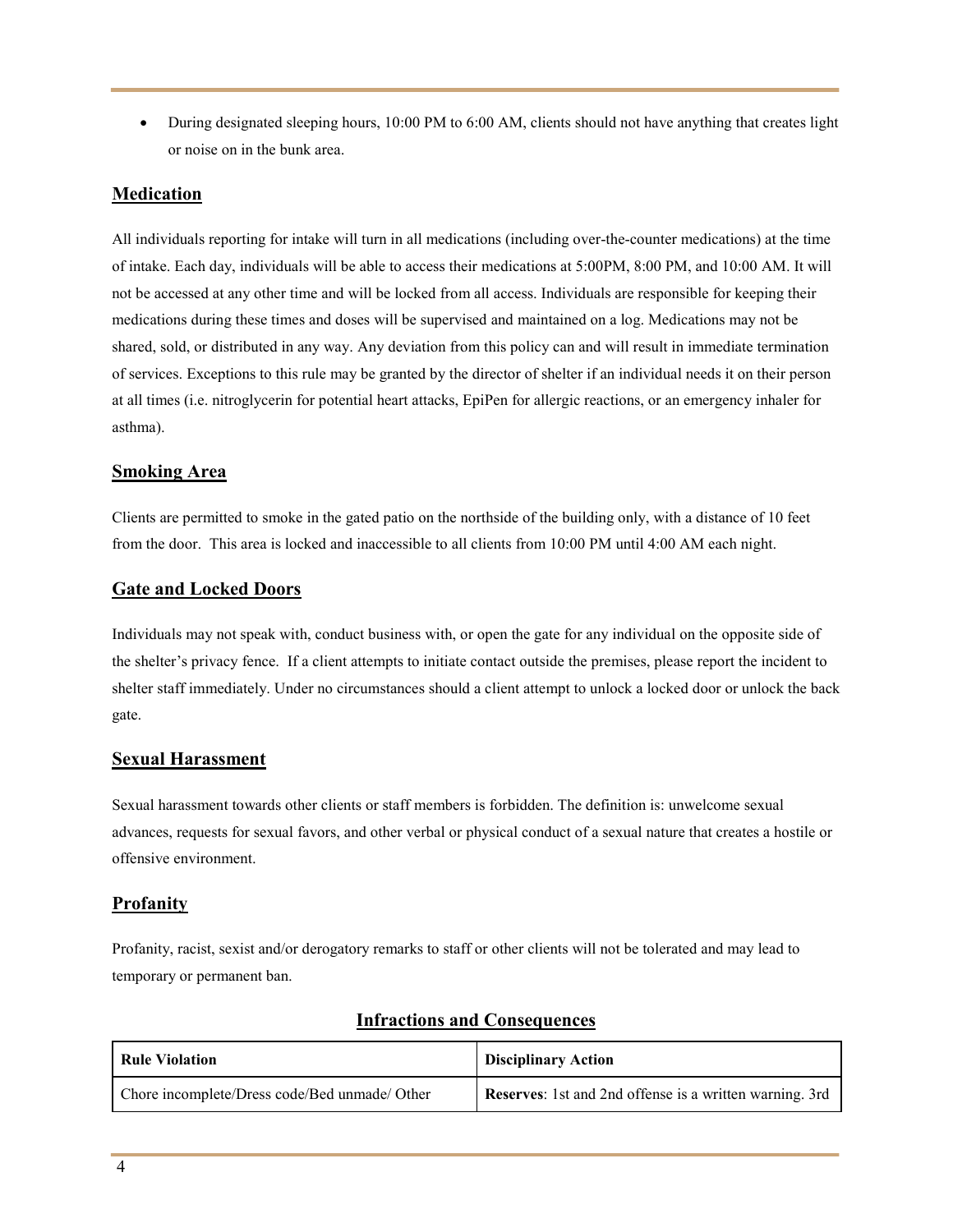| minor infractions                 | offense will result in loss of reserve bed.<br><b>Non-reserves:</b> 1st offense is a written warning. 2nd<br>offense results in loss of lottery for two (2) weeks |
|-----------------------------------|-------------------------------------------------------------------------------------------------------------------------------------------------------------------|
| Physical Fighting/Theft           | 30 days or more - no services (day or night); based on<br>severity may result in permanent loss of services                                                       |
| Alcohol/drug use on property      | 30 days -no services (day or night)                                                                                                                               |
| Cigarette smoking in the building | 30 days -no services (day or night)                                                                                                                               |
| Discriminatory Language           | 30 days -no services (day or night)                                                                                                                               |
| Sexual Harassment                 | 20 days -no services (day or night)                                                                                                                               |
| Abandoned Reserve Bed             | 7 days no reserve, Lottery and day services only                                                                                                                  |
| Abandoned Non-Reserve Bed         | 7 days no lottery bed, Day services only                                                                                                                          |
| Destruction of Property           | 30 days -no services (day or night), Meeting with<br>director required                                                                                            |
| Aggressive Behavior               | 30 days -no services (day or night)                                                                                                                               |

# **Appeal Process for a Temporary or Permanent Ban**

# **Client Procedure:**

If a client is placed on the Helping Hands Homeless Shelter no service list, they may request an appeal meeting with the appeal committee. The process to appeal is as follows:

- 1. The client must request a meeting by visiting or calling Helping Hands Homeless Shelter during business hours at 217-522-0048, Monday - Friday 8:30 AM - noon & 1:00 - 4:00 PM.
- 2. The appeal committee will respond to the request within two business days. Client will need to leave a modes of contact. If client cannot access a phone or email, they need to return to check the status of the appeal.
- 3. Helping Hands reserves the right to refuse a request for appeal.
- 4. Appeals are addressed on Fridays after 3:00 PM at Helping Hands Homeless Shelter. The grievance form must be completed prior to the appeal meeting.
- 5. All decisions will be communicated to the client in writing no later than one business day after the appeal meeting. Clients may be asked to sign an agreement to the terms of an appeal.

## **Appeal Committee Procedure**

1. The appeal committee will review the infraction/incident.